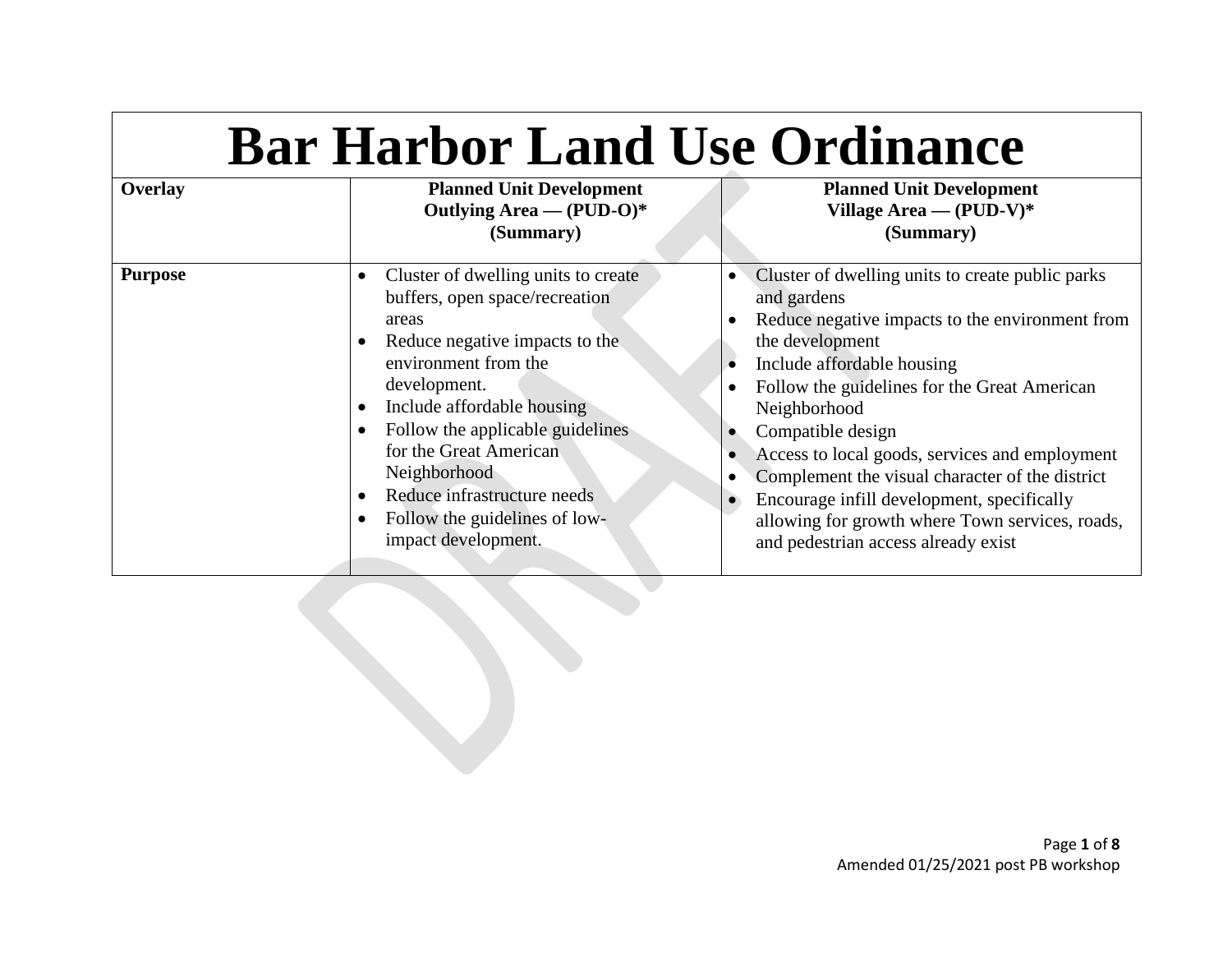| <b>Bar Harbor Land Use Ordinance</b> |                                                                                                                                                                                                                                                                                                                                                                                                                                                                                                                                                                                        |                                                                                                                                                                                                                                                                                              |
|--------------------------------------|----------------------------------------------------------------------------------------------------------------------------------------------------------------------------------------------------------------------------------------------------------------------------------------------------------------------------------------------------------------------------------------------------------------------------------------------------------------------------------------------------------------------------------------------------------------------------------------|----------------------------------------------------------------------------------------------------------------------------------------------------------------------------------------------------------------------------------------------------------------------------------------------|
| Overlay                              | <b>Planned Unit Development</b><br>Outlying Area — $(PID-0)*$<br>(Summary)                                                                                                                                                                                                                                                                                                                                                                                                                                                                                                             | <b>Planned Unit Development</b><br>Village Area — $(PID-V)^*$<br>(Summary)                                                                                                                                                                                                                   |
| <b>Mandatory or Voluntary</b>        |                                                                                                                                                                                                                                                                                                                                                                                                                                                                                                                                                                                        | Voluntary                                                                                                                                                                                                                                                                                    |
| <b>Geographic Area(s)</b>            | Bar Harbor Residential w/out sewer district<br>no longer exists<br>Village Res. w/out sewer<br>Hulls Cove Rural w/out sewer<br>Emery<br><b>Indian Point Residential</b><br><b>Indian Point Rural</b><br>McFarland Hill Residential<br><b>McFarland Hill Rural</b><br><b>Town Hill Corridor</b><br><b>Town Hill Residential</b><br><b>Town Hill Rural</b><br><b>Otter Creek</b><br><b>Salisbury Cove Corridor</b><br><b>Salisbury Cove Residential</b><br><b>Salisbury Cove Rural</b><br>Includes some adjoining shoreland zones but<br>no standards can be modified in those districts | Downtown Village I<br>Downtown Village II<br>Downtown Residential district no longer exists<br><b>Bar Harbor Residential</b><br>Village Residential w/sewer<br>Hulls Cove Business w/sewer<br>Includes some adjoining shoreland zones but no<br>standards can be modified in those districts |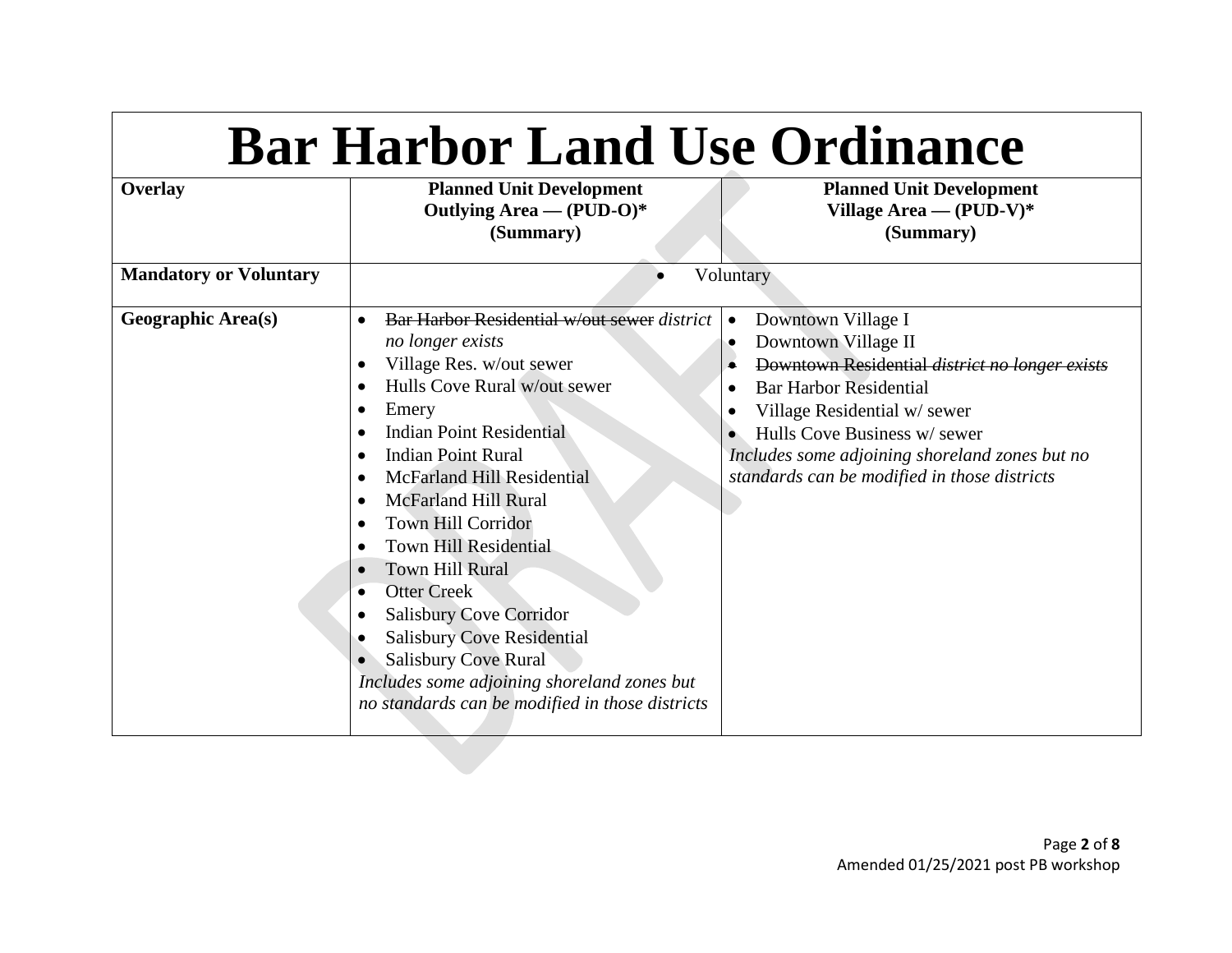| <b>Bar Harbor Land Use Ordinance</b> |                                                                                                                                                                                                                                                                                                                                             |                                                                                                                                                                                                                                                                                                                                                                                                |
|--------------------------------------|---------------------------------------------------------------------------------------------------------------------------------------------------------------------------------------------------------------------------------------------------------------------------------------------------------------------------------------------|------------------------------------------------------------------------------------------------------------------------------------------------------------------------------------------------------------------------------------------------------------------------------------------------------------------------------------------------------------------------------------------------|
| Overlay                              | <b>Planned Unit Development</b><br>Outlying Area — $(PID-0)*$<br>(Summary)                                                                                                                                                                                                                                                                  | <b>Planned Unit Development</b><br>Village Area — $(PID-V)^*$<br>(Summary)                                                                                                                                                                                                                                                                                                                     |
| <b>Land Eligibility</b>              | In aggregate cannot contain more than 50%<br>of wetlands and significant vernal pools;<br>sustained slopes of 20% or more; areas<br>w/in 75 ft of shorelands; and floodplains<br>May consist of contiguous land in more<br>than one ownership                                                                                               | In aggregate cannot contain more that 30% of<br>$\bullet$<br>wetlands and significant vernal pools; sustained<br>slopes of 20% or more; areas w/in 75 ft of<br>shorelands; and floodplains<br>$\bullet$<br>May consist of contiguous land in more than one<br>ownership even when separated by a minor street<br>The minimum size of a parcel shall be the<br>minimum lot size in the district |
| <b>Applicability</b>                 | Homeownership<br>Rental<br>Land                                                                                                                                                                                                                                                                                                             |                                                                                                                                                                                                                                                                                                                                                                                                |
| <b>Target Groups</b>                 | Maximum of 120% of moderate income as established by the State Planning Office (defunct) or by<br>the Hancock Planning Commission<br>Priority order for ownership and rental units: 1) town residents, and 2) town and school employees<br>If more units than applicants – need to advertise in newspaper<br>Must be a first-time homebuyer |                                                                                                                                                                                                                                                                                                                                                                                                |
| <b>Affordable Set-Aside</b>          |                                                                                                                                                                                                                                                                                                                                             | • Minimum of 20% of base development density                                                                                                                                                                                                                                                                                                                                                   |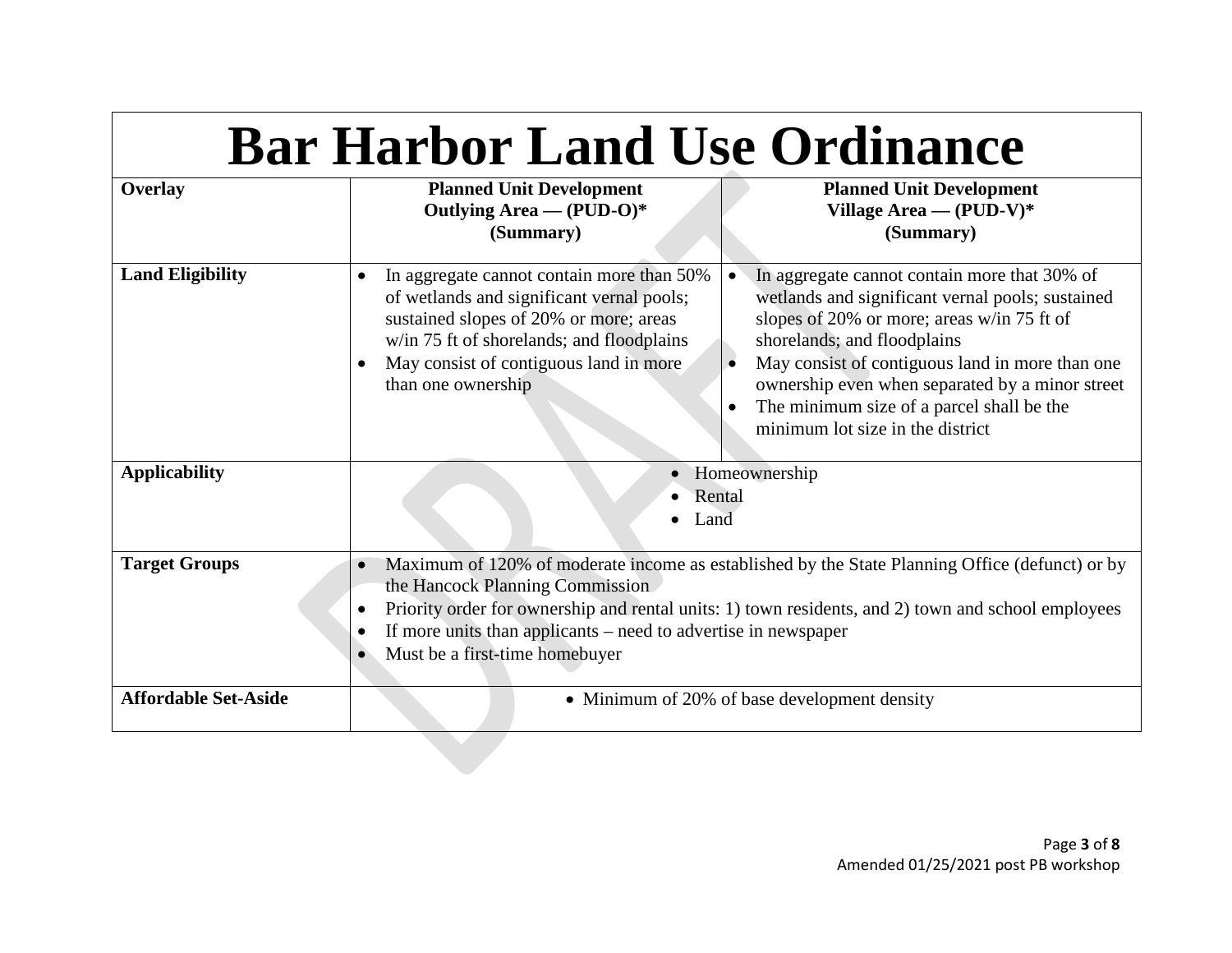| <b>Bar Harbor Land Use Ordinance</b> |                                                                                                                                                                                                                                                                                                                                                                                                                                           |                                                                                                                                                                                                                                                                                                                                                                                 |
|--------------------------------------|-------------------------------------------------------------------------------------------------------------------------------------------------------------------------------------------------------------------------------------------------------------------------------------------------------------------------------------------------------------------------------------------------------------------------------------------|---------------------------------------------------------------------------------------------------------------------------------------------------------------------------------------------------------------------------------------------------------------------------------------------------------------------------------------------------------------------------------|
| Overlay                              | <b>Planned Unit Development</b><br>Outlying Area — $(PID-0)*$<br>(Summary)                                                                                                                                                                                                                                                                                                                                                                | <b>Planned Unit Development</b><br>Village Area — $(PID-V)^*$<br>(Summary)                                                                                                                                                                                                                                                                                                      |
| <b>Conservation Set-Aside</b>        | Minimum 40% of open space which<br>$\bullet$<br>excludes existing conservation easement(s)<br>and which cannot include more than 75%<br>in the aggregate of wetlands and significant<br>vernal pools; sustained slopes of 20% or<br>more; areas w/in 75 ft of shorelands; and<br>floodplains, and stormwater systems.<br>Allows for non-contiguous open space;<br>however, no area shall be less than 5% in<br>size than the parcel area. | For parcels of 5 acres or more, minimum 20% of<br>open space which excludes existing conservation<br>easement(s) and which cannot include more than<br>75% in the aggregate of wetlands and significant<br>vernal pools; sustained slopes of 20% or more;<br>areas w/in 75 ft of shorelands; and floodplains,<br>and stormwater systems. The open space shall be<br>contiguous. |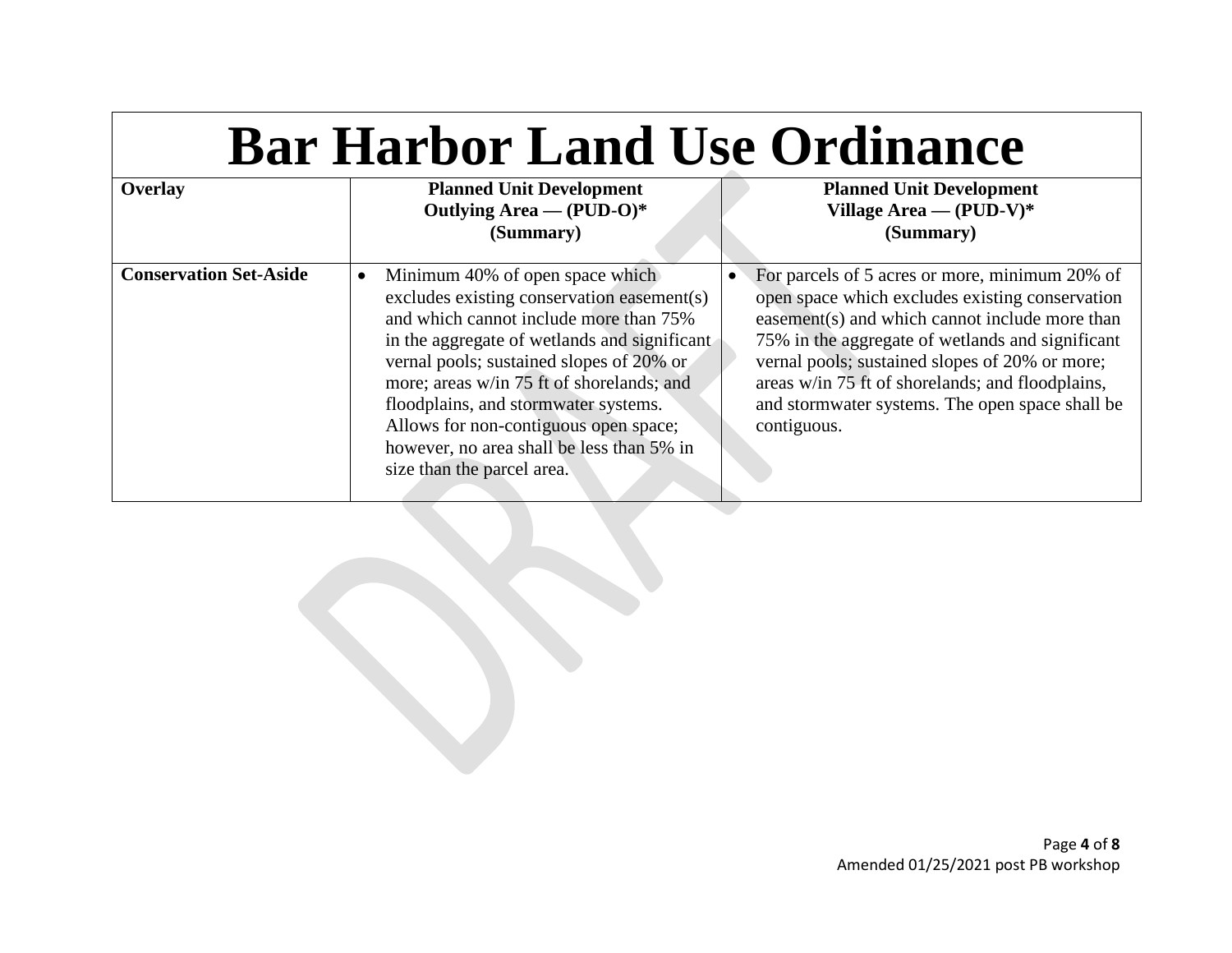| <b>Bar Harbor Land Use Ordinance</b> |                                                                                                                                                                                                                                                                                                                                                                                                                                                              |                                                                                                                                                                                                                                                                                                                                                                                                                                                                                                                                                                                                                                                                                                                                                                                                                                                                |
|--------------------------------------|--------------------------------------------------------------------------------------------------------------------------------------------------------------------------------------------------------------------------------------------------------------------------------------------------------------------------------------------------------------------------------------------------------------------------------------------------------------|----------------------------------------------------------------------------------------------------------------------------------------------------------------------------------------------------------------------------------------------------------------------------------------------------------------------------------------------------------------------------------------------------------------------------------------------------------------------------------------------------------------------------------------------------------------------------------------------------------------------------------------------------------------------------------------------------------------------------------------------------------------------------------------------------------------------------------------------------------------|
| Overlay                              | <b>Planned Unit Development</b><br>Outlying Area — $(PID-0)*$<br>(Summary)                                                                                                                                                                                                                                                                                                                                                                                   | <b>Planned Unit Development</b><br>Village Area — $(PID-V)^*$<br>(Summary)                                                                                                                                                                                                                                                                                                                                                                                                                                                                                                                                                                                                                                                                                                                                                                                     |
| <b>Options</b>                       | Lots created to meet the provisions for<br>$\bullet$<br>affordable housing may be sold or<br>conveyed to the Mount Desert Island<br>Housing Authority, or to another qualified<br>nonprofit housing organization.<br>The Town, the Mount Desert Island<br>Housing Authority or other qualified<br>nonprofit housing organization has the<br>right to purchase the affordable lot if no<br>qualified buyers apply at the affordable<br>price within 180 days. | Lots created to meet the provisions for affordable<br>$\bullet$<br>housing may be sold or conveyed to the Mount<br>Desert Island Housing Authority, or to another<br>qualified nonprofit housing organization.<br>The Town, the Mount Desert Island Housing<br>Authority or other qualified nonprofit housing<br>organization has the right to purchase the<br>affordable lot if no qualified buyers apply at the<br>affordable price within 180 days.<br>In the Downtown Village I and II districts, there<br>is an option to do a fee in-lieu of providing<br>affordable housing units. The fee is calculated by<br>taking the number of required affordable units x<br>(annual average income for a family of four in<br>Hancock County x 3). The fee goes into a<br>Council-managed fund dedicated to the creation<br>of affordable housing in Bar Harbor. |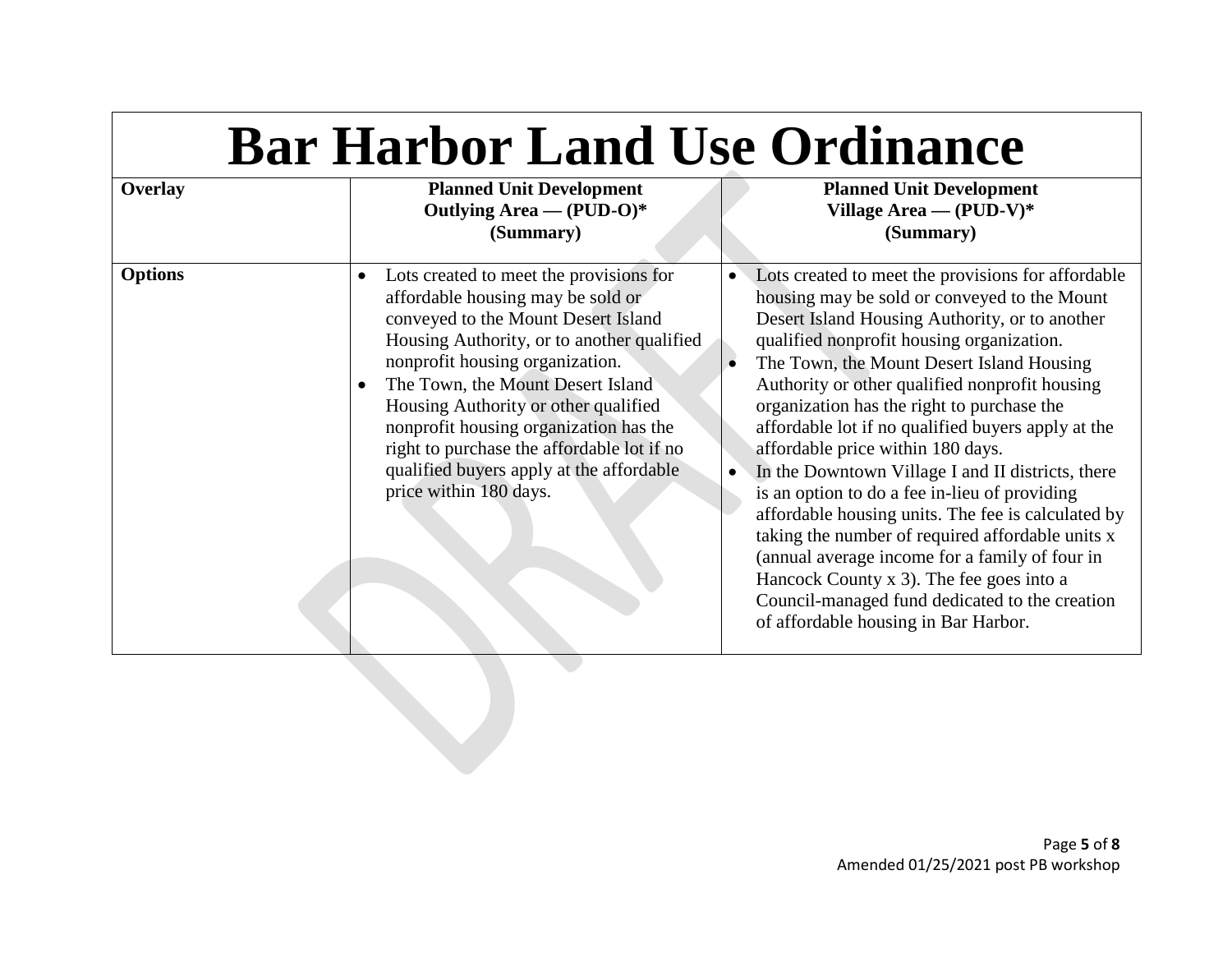| <b>Bar Harbor Land Use Ordinance</b> |                                                                                                                                                                                                                                                                                                                                                                                                                                                                                  |                                                                                                                                                 |
|--------------------------------------|----------------------------------------------------------------------------------------------------------------------------------------------------------------------------------------------------------------------------------------------------------------------------------------------------------------------------------------------------------------------------------------------------------------------------------------------------------------------------------|-------------------------------------------------------------------------------------------------------------------------------------------------|
| Overlay                              | <b>Planned Unit Development</b><br>Outlying Area — $(PID-0)*$<br>(Summary)                                                                                                                                                                                                                                                                                                                                                                                                       | <b>Planned Unit Development</b><br>Village Area — $(PID-V)^*$<br>(Summary)                                                                      |
| <b>General Cost Off-Sets</b>         | Maximum of $1\frac{1}{2}$ times base development<br>density<br>Allows for the modification of dimensional<br>standards (Art. III) with the exception of<br>lot coverage, height.<br>40,000 SF Minimum lot size when soils<br>are rated fair for septic sewage disposal<br>Allows for modification of standards under<br>125-67<br>Allows multi-family if it results in<br>creation/retention of large buffers, open<br>space/recreation areas, and decreases<br>negative impacts | Maximum of 2 times base development density<br>Allows for the modification of setbacks<br>Allows for modification of standards under 125-<br>67 |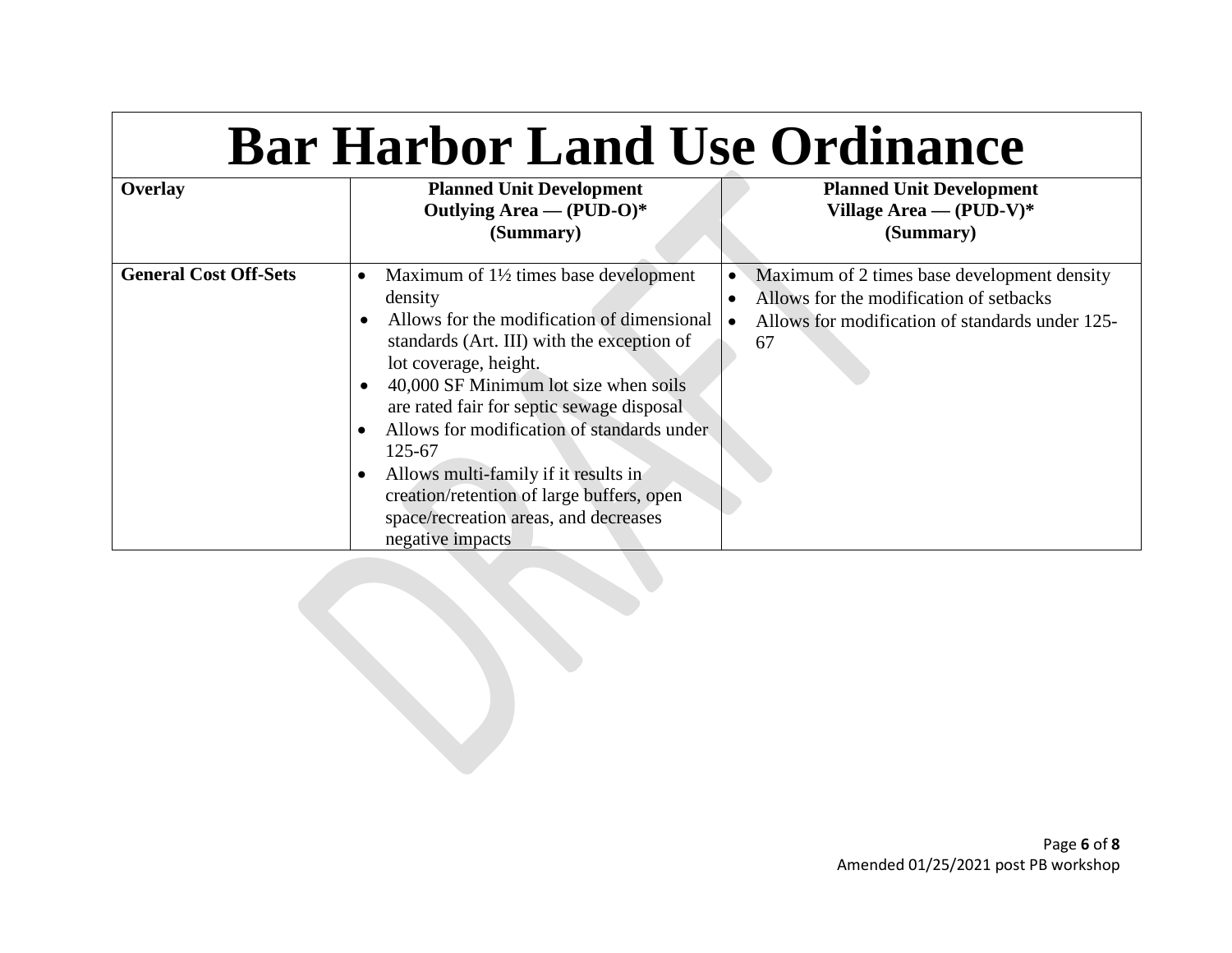| Overlay                                              | <b>Bar Harbor Land Use Ordinance</b><br><b>Planned Unit Development</b><br><b>Planned Unit Development</b><br>Outlying Area - (PUD-O)*<br>Village Area — $(PID-V)^*$                                                                                                                                                                                                                                                 |                                                                                                                                                                                                                                                                                                                                                                 |  |
|------------------------------------------------------|----------------------------------------------------------------------------------------------------------------------------------------------------------------------------------------------------------------------------------------------------------------------------------------------------------------------------------------------------------------------------------------------------------------------|-----------------------------------------------------------------------------------------------------------------------------------------------------------------------------------------------------------------------------------------------------------------------------------------------------------------------------------------------------------------|--|
|                                                      | (Summary)                                                                                                                                                                                                                                                                                                                                                                                                            | (Summary)                                                                                                                                                                                                                                                                                                                                                       |  |
| <b>Conservation cost off-set</b>                     | For each of these criteria met, one extra<br>market-rate dwelling unit is allowed:<br>10% open space<br>$\bullet$<br>Active recreation space<br>LEED construction standards or equivalent<br>for all dwelling units<br>Pedestrian connection<br>Access to public transportation<br>Restore/preserve historic resources<br>Underground utilities<br>$\bullet$<br>Shared septic system for 1 extra market<br>rate unit | For each of these criteria met, one extra market-rate<br>dwelling unit is allowed:<br>10% open space<br>$\bullet$<br>Active recreation space<br>LEED construction standards or equivalent for all<br>dwelling units<br>Pedestrian connection<br>$\bullet$<br>Access to public transportation<br>Restore/preserve of historic resources<br>Underground utilities |  |
| <b>Affordable Housing Cost</b><br><b>Off-Sets</b>    | Double base development density in<br>$\bullet$<br>exchange for affordable housing<br>For every affordable unit the developer<br>$\bullet$<br>gets one extra market-rate unit above base<br>development density                                                                                                                                                                                                      | Maximum of 2 times base development density<br>$\bullet$<br>regardless if affordable housing is created or not<br>For every affordable unit the developer gets one<br>$\bullet$<br>extra market-rate unit above base development<br>density                                                                                                                     |  |
| <b>Affordable Housing Design</b><br><b>Standards</b> |                                                                                                                                                                                                                                                                                                                                                                                                                      | None                                                                                                                                                                                                                                                                                                                                                            |  |